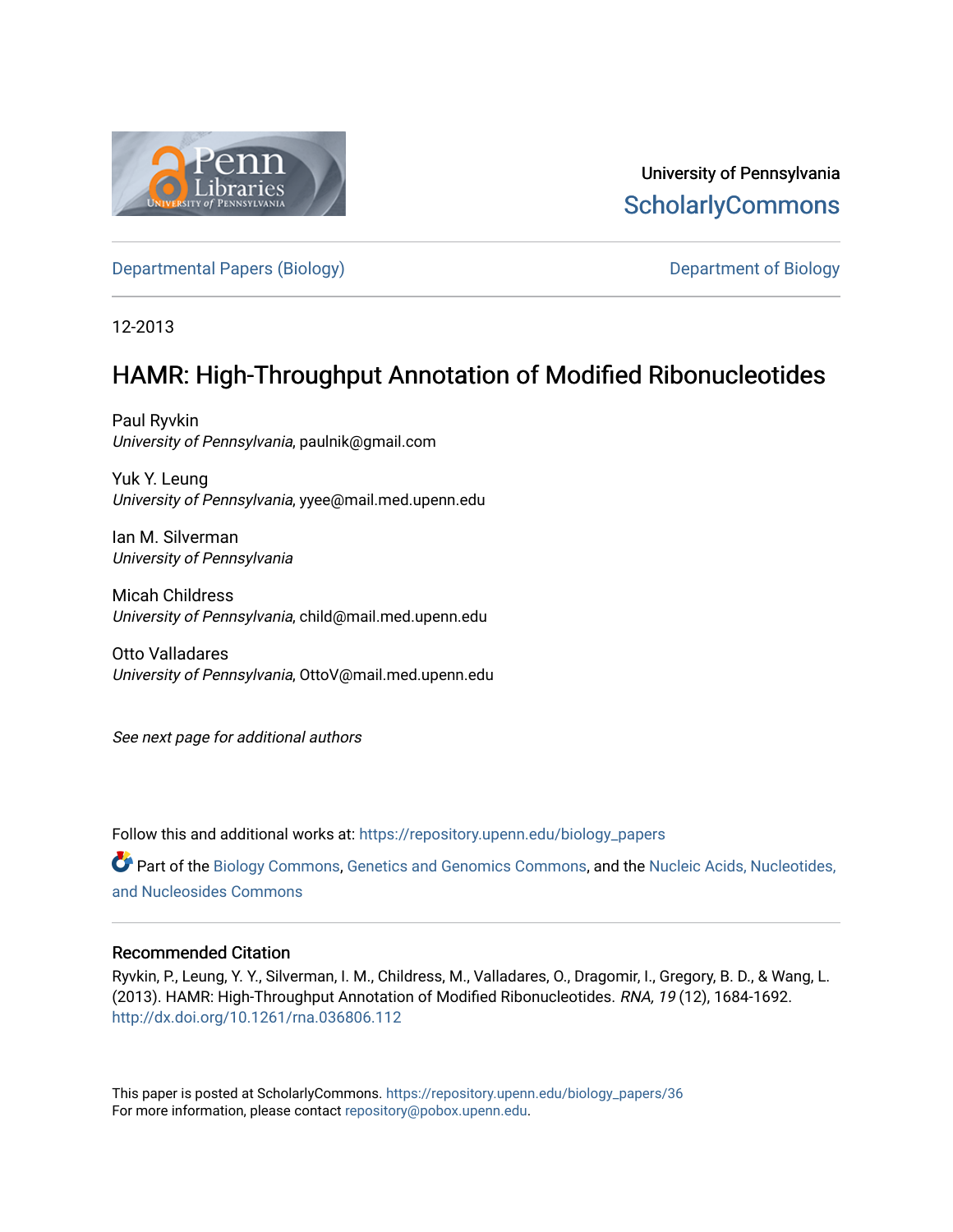## HAMR: High-Throughput Annotation of Modified Ribonucleotides

## **Abstract**

RNA is often altered post-transcriptionally by the covalent modification of particular nucleotides; these modifications are known to modulate the structure and activity of their host RNAs. The recent discovery that an RNA methyl-6 adenosine demethylase (FTO) is a risk gene in obesity has brought to light the significance of RNA modifications to human biology. These noncanonical nucleotides, when converted to cDNA in the course of RNA sequencing, can produce sequence patterns that are distinguishable from simple base-calling errors. To determine whether these modifications can be detected in RNA sequencing data, we developed a method that can not only locate these modifications transcriptome-wide with single nucleotide resolution, but can also differentiate between different classes of modifications. Using small RNA-seq data we were able to detect 92% of all known human tRNA modification sites that are predicted to affect RT activity. We also found that different modifications produce distinct patterns of cDNA sequence, allowing us to differentiate between two classes of adenosine and two classes of guanine modifications with 98% and 79% accuracy, respectively. To show the robustness of this method to sample preparation and sequencing methods, as well as to organismal diversity, we applied it to a publicly available yeast data set and achieved similar levels of accuracy. We also experimentally validated two novel and one known 3-methylcytosine (3mC) sites predicted by HAMR in human tRNAs. Researchers can now use our method to identify and characterize RNA modifications using only RNA-seq data, both retrospectively and when asking questions specifically about modified RNA.

## Keywords

RNA modification, RNA sequencing, tRNA

## **Disciplines**

Biology | Genetics and Genomics | Nucleic Acids, Nucleotides, and Nucleosides

## Author(s)

Paul Ryvkin, Yuk Y. Leung, Ian M. Silverman, Micah Childress, Otto Valladares, Isabelle Dragomir, Brian D. Gregory, and Li-San Wang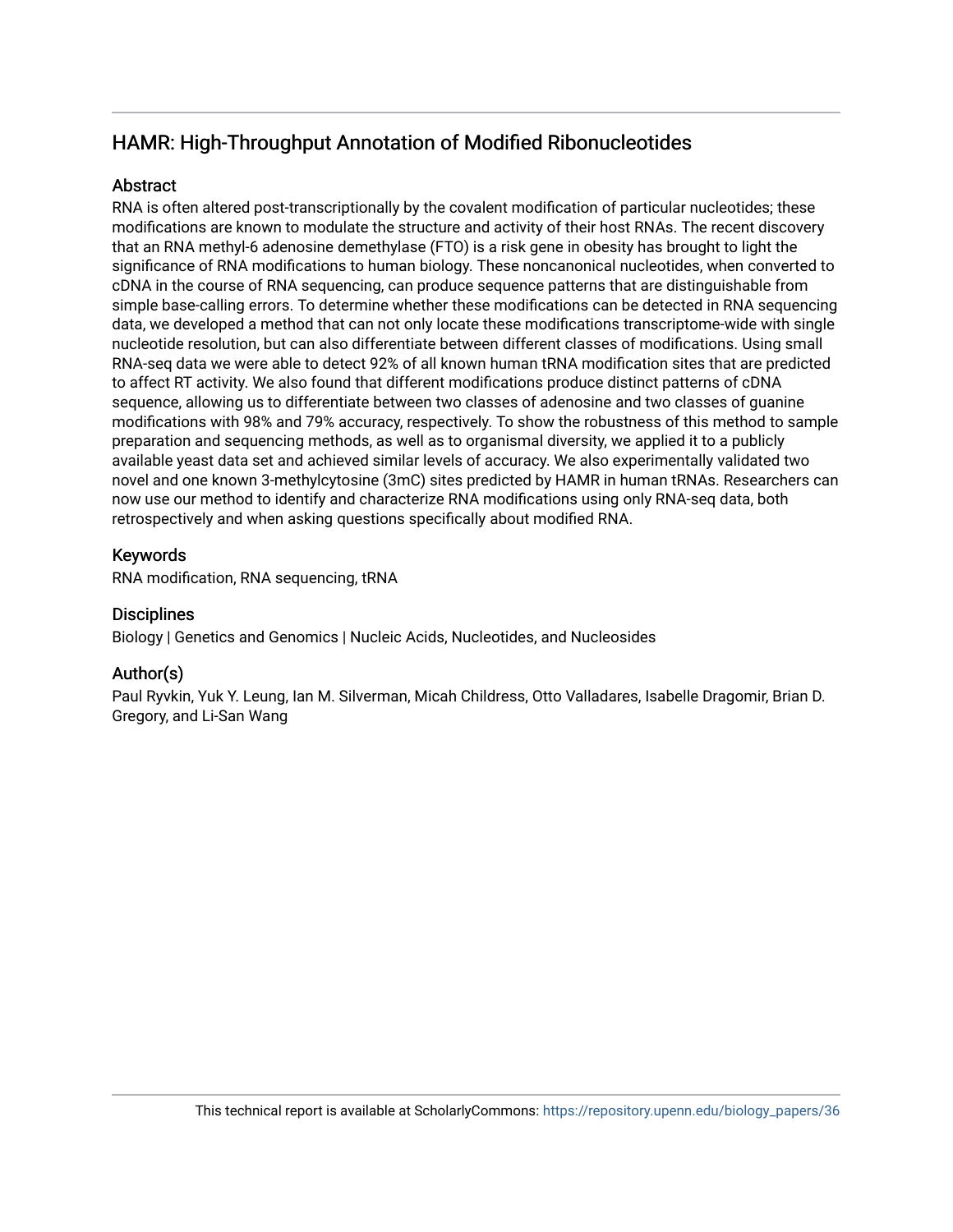# HAMR: high-throughput annotation of modified ribonucleotides

## PAUL RYVKIN,<sup>1,7</sup> YUK YEE LEUNG,<sup>2,7</sup> IAN M. SILVERMAN,<sup>3,4,5,7</sup> MICAH CHILDRESS,<sup>2</sup> OTTO VALLADARES,<sup>2</sup> ISABELLE DRAGOMIR,<sup>4</sup> BRIAN D. GREGORY,<sup>1,3,4,5,8</sup> and LI-SAN WANG<sup>1,2,5,6,8</sup>

<sup>1</sup>Genomics and Computational Biology Graduate Group, <sup>2</sup>Department of Pathology and Laboratory Medicine, <sup>3</sup>Cell and Molecular Biology Graduate Group, <sup>4</sup>Department of Biology, <sup>5</sup>Penn Genome Frontiers Institute, <sup>6</sup>Institute for Biomedical Informatics, University of Pennsylvania, Philadelphia, Pennsylvania 19104, USA

#### ABSTRACT

RNA is often altered post-transcriptionally by the covalent modification of particular nucleotides; these modifications are known to modulate the structure and activity of their host RNAs. The recent discovery that an RNA methyl-6 adenosine demethylase (FTO) is a risk gene in obesity has brought to light the significance of RNA modifications to human biology. These noncanonical nucleotides, when converted to cDNA in the course of RNA sequencing, can produce sequence patterns that are distinguishable from simple base-calling errors. To determine whether these modifications can be detected in RNA sequencing data, we developed a method that can not only locate these modifications transcriptome-wide with single nucleotide resolution, but can also differentiate between different classes of modifications. Using small RNA-seq data we were able to detect 92% of all known human tRNA modification sites that are predicted to affect RT activity. We also found that different modifications produce distinct patterns of cDNA sequence, allowing us to differentiate between two classes of adenosine and two classes of guanine modifications with 98% and 79% accuracy, respectively. To show the robustness of this method to sample preparation and sequencing methods, as well as to organismal diversity, we applied it to a publicly available yeast data set and achieved similar levels of accuracy. We also experimentally validated two novel and one known 3-methylcytosine (3mC) sites predicted by HAMR in human tRNAs. Researchers can now use our method to identify and characterize RNA modifications using only RNA-seq data, both retrospectively and when asking questions specifically about modified RNA.

Keywords: RNA modification; RNA sequencing; tRNA

#### INTRODUCTION

Covalent post-transcriptional modifications of specific nucleotide bases in RNA molecules are known to be highly prevalent and physiologically important. However, their overall abundance and biological function are not well understood. This gap is even more surprising given that RNA modifications play a role in maintaining structure, catalytic activity, and cellular abundance of RNAs, and that all known classes of RNA molecules harbor various levels of diverse modifications. Additionally, the recent discovery that an RNA methyl-6 adenosine demethylase (FTO) is a risk gene in obesity highlights the significance of RNA modifications to human biology (Frayling et al. 2007; Gerken et al. 2007; Jia et al. 2011).

Methods for detecting such modifications are well established (Burtis 1970; Gupta and Randerath 1977; Crain 1990; Yu et al. 1997; Helm et al. 1999; Hiley et al. 2005; Grosjean et al. 2007; Meyer et al. 2012; Saletore et al. 2012). One such method is primer extension, which relies on the differential ability of reverse transcriptase to produce cDNAs with basepair substitutions at positions occupied by modified nucleotides (Woodson et al. 1993). Interestingly, all high-throughput RNA-sequencing library preparation protocols require RNA to cDNA conversion by reverse transcription (RT); thus, we reasoned that it is possible to identify sites of modified nucleotides in all RNAs transcriptome-wide by uncovering nucleotides with significant sequence error rates. Using this idea, we developed HAMR, and demonstrate that this software allows fast and reliable identification of modified

<sup>&</sup>lt;sup>7</sup>These authors contributed equally to this work.

<sup>8</sup> Corresponding authors

E-mail bdgregor@sas.upenn.edu

E-mail lswang@mail.med.upenn.edu

Article published online ahead of print. Article and publication date are at http://www.rnajournal.org/cgi/doi/10.1261/rna.036806.112.

<sup>© 2013</sup> Ryvkin et al. This article is distributed exclusively by the RNA Society for the first 12 months after the full-issue publication date (see http://rnajournal.cshlp.org/site/misc/terms.xhtml). After 12 months, it is available under a Creative Commons License (Attribution-NonCommercial 3.0 Unported), as described at http://creativecommons.org/licenses/by-nc/ 3.0/.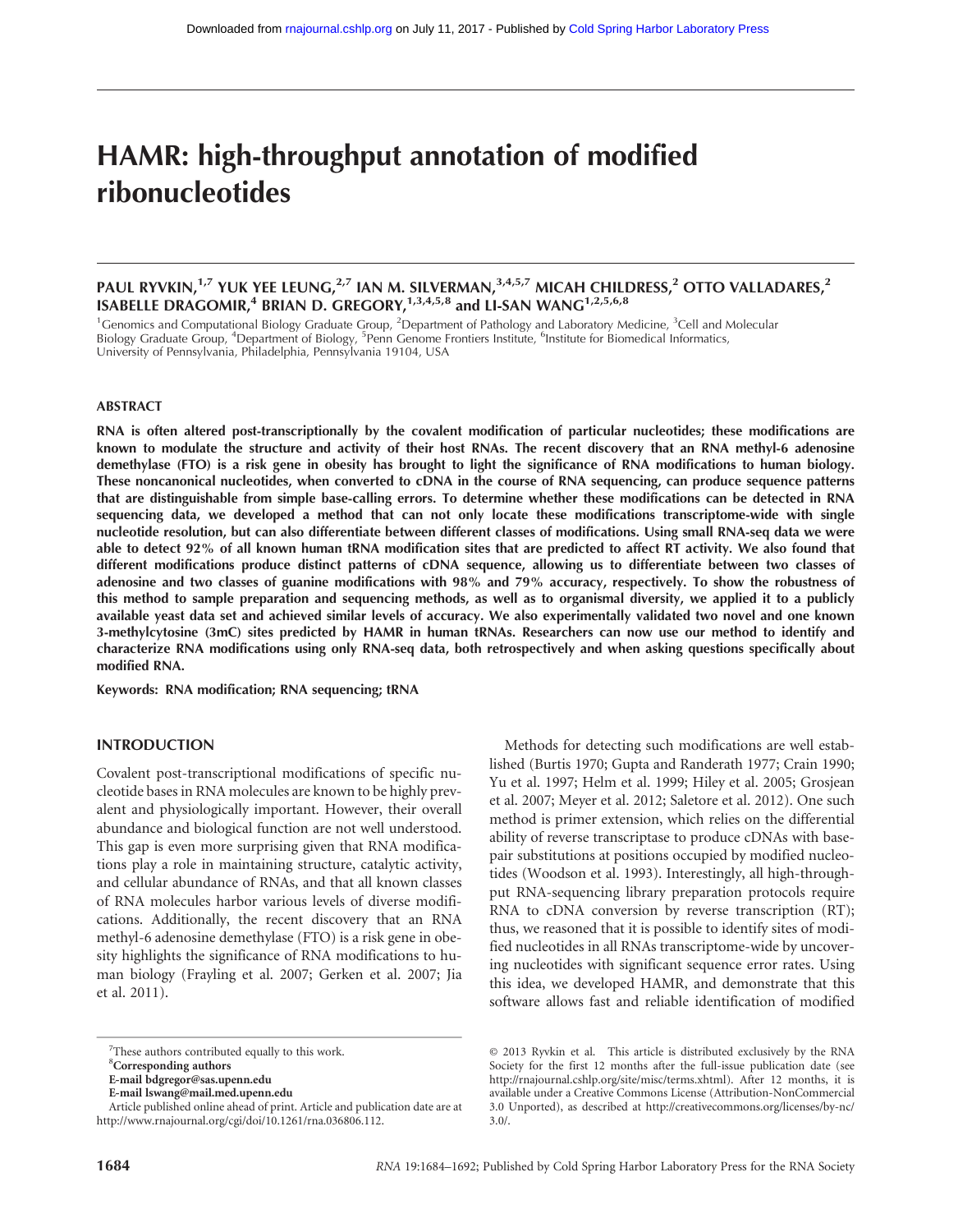nucleotides at single-nucleotide resolution in all RNA classes transcriptome-wide through the analysis of nucleotide substitutions found in various RNA-seq data sets. This software will provide an important tool for future work on RNA modifications, which are emerging as important regulators of human biology and physiology (Jia et al. 2011; Dominissini et al. 2012).

#### RESULTS

Our method, HAMR, is able to detect the presence of multiple types of modifications present in RNA sequenced only once, without chemical treatment. In addition, the signals produced by these modifications via modulation of RT activity are present in all types of RNA sequencing data sets, which means that HAMR could be invaluable in gleaning more data from previous studies or publicly available data. We demonstrate that the method is able to detect modifications in two newly generated human RNA data sets as well as a publicly available yeast data set, and there is significant overlap in the signal detected.

#### Small RNA-sequencing of tRNA families

tRNAs are the most highly modified cellular RNAs. Since they are highly represented in small RNA sequencing libraries as tRNA fragments (Burroughs et al. 2011), we developed our approach on this type of data, although in principle our method can be applied to any type of RNA-seq data set. We analyzed small RNA-seq data obtained using the dorsolateral prefrontal cortex of four deceased human patients who showed no signs of neuropathology. We found that the majority of reads (57%) mapped to known microRNAs, 23% to tRNAs, and the rest to other types of known RNAs and intergenic regions.

Since tRNA loci exist in multiple copies across the human genome, their associated short RNA-seq reads will often map to multiple loci. Simply eliminating the ambiguously mapped reads would greatly reduce our data. We reasoned that the exact identity of the tRNA locus was not as important as the family producing each read with regard to RNA modification specificity. Given that isoacceptor tRNAs (those accepting the same amino acid) tend to have similar sequences and isodecoders (those with the same anticodon) even more, we were able to combine similar tRNA loci into families and refer to them by their predicted amino acid and anticodon. The 386 high-scoring tRNA loci annotated by tRNAscan-SE (Lowe and Eddy 1997) fell into 84 tRNA families that were distinct enough to greatly reduce read mapping ambiguity. The postclustering cross-mapping rate (proportion of reads that map to one or more tRNA families) ranged from 9% for shorter reads (18–20 nt) down to 2% for longer reads (>31 nt). Furthermore, only two families included so-called rogue tRNAs, or tRNAs that share sequence identity with their siblings, but code for a different amino acid.

#### Detecting modified sites by mismatch rates

In order to detect true post-transcriptional RNA sequence differences, we needed to exclude other sources of mismatches such as base-calling error and DNA polymorphisms. It is noteworthy that we observed an elevated mismatch rate for tRNA-derived smRNA reads, as would be expected when a large number of modified bases are present. In fact, when comparing the mismatch rates of reads mapping to tRNAs, microRNAs, and other types of RNAs, we found that tRNAs showed an overall elevated level of mismatches, microRNAs showed a spike corresponding to the ends of mature miRNAs, and other RNAs showed a gradual increase in mismatches toward the 3′ ends of reads (Fig. 1). These data were consistent with high numbers of modified bases spread across tRNA reads, with edits/additions at the ends of mature microRNAs (Burroughs et al. 2010; Wyman et al. 2011), and with simple base-calling error, which is expected to increase at the 3′ ends of longer reads, respectively. The elevated-mismatch sites throughout the length of tRNA-derived small RNA reads, not just their 3' ends, suggested that data from smRNA-seq allowed us to identify true base-pair modifications and not merely sequencing errors. Additionally, the distribution of PHRED quality scores at mismatch-containing sites  $38.33$  (SD = 2.28) was nearly identical to that at nonmismatching sites  $38.37$  (SD = 2.28).

Taking advantage of this observation to identify base modifications transcriptome-wide, we developed a model for allowing statistically significant identification of RNA modification sites based on nucleotide misincorporation by RT, while ignoring sequencing errors and single nucleotide polymorphisms (SNPs) due to genotype. The model assumes a fixed base-calling error rate, and makes a set of assumptions about the underlying genotype to model the mismatch rate due to chromosomal polymorphism. The simplest null hypothesis,  $H_0^1$ , assumes that the site is homozygous with the reference allele. Taking this as the null hypothesis results in any nonreference nucleotide above the base-calling error rate being called as a candidate modification. A more conservative null hypothesis,  $H_0^2$ , assumes only that the genotype is biallelic. Under this assumption, we call candidate modifications where three or more nucleotides are sequenced at a rate



FIGURE 1. Mismatch rates along small RNA reads (<44 nt) mapping to three types of RNAs.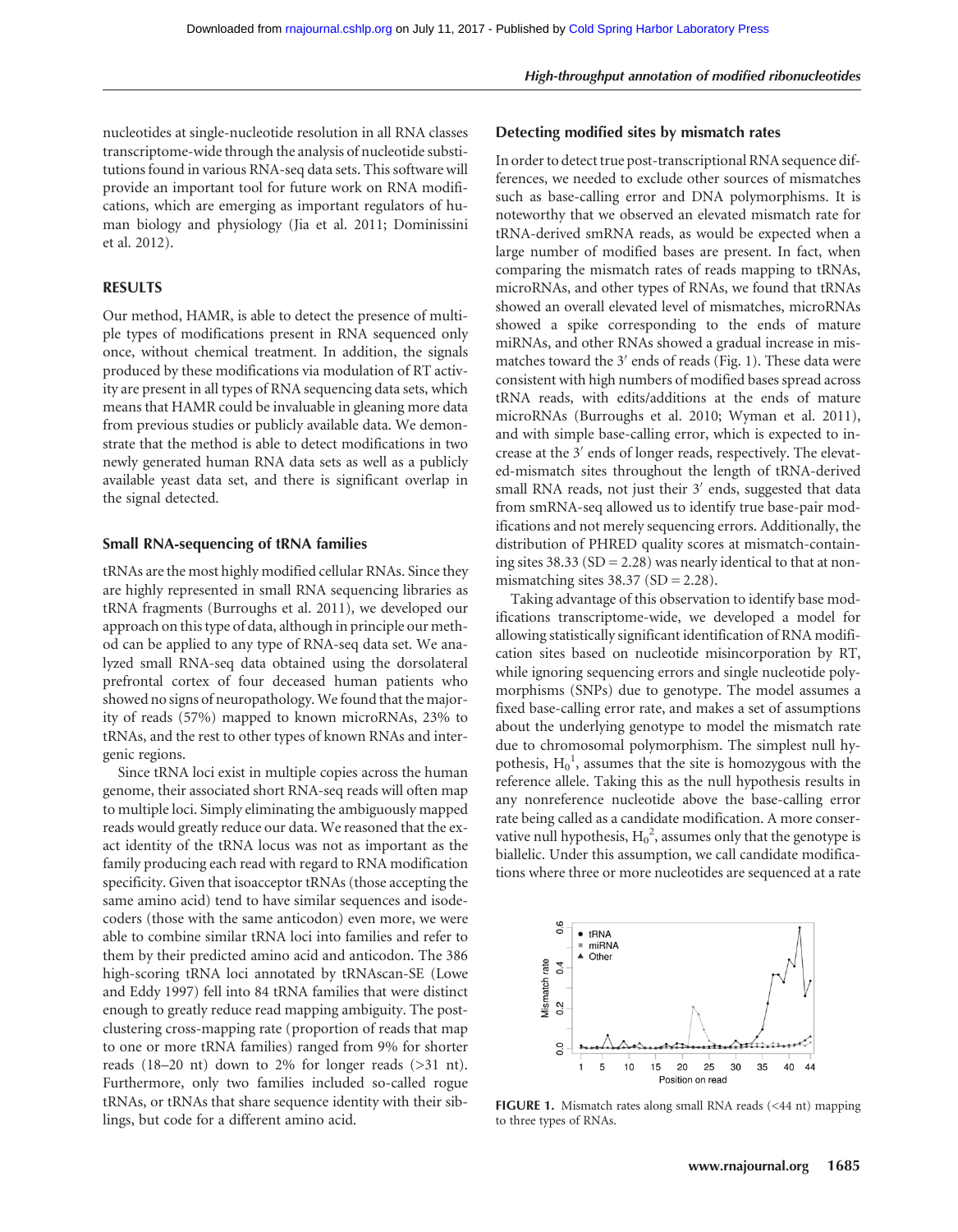#### Ryvkin et al.

higher than base-call errors. Such patterns will arise at sites of RT misincorporation due to modifications and not at biallelic polymorphic sites. We estimated library-wide base-calling error to be ∼1% based on the observed library-wide mismatch rate and on previous reports of error rates in Illumina sequencing (Luo et al. 2012). We also required coverage of at least 10 reads per nucleotide, including reads with the same start and end positions. Under  $H_0^2$ , HAMR called 228 candidate modifications out of 5487 sequenced tRNA sites. Of these, 201 (88%) did not overlap with any known SNP in dbSNP release 135 (Sherry et al. 2001). Among these 201 sites, 123 (61%) coincided perfectly with a known modification as listed in tRNAdb 2009 (Sprinzl and Vassilenko 2005) or MODOMICS (Czerwoniec et al. 2009), and 187 (93%) coincided with sites known to be modified on any tRNA (Fig. 2).

In order to test for possible violations of the biallelicity assumption under  $H_0^2$ , we ascertained the overlap between our called sites and known CNVs. Of the 233 genomic sites where we called a modification under  $H_0^2$ , 36 (15%) of the candidate sites fall within gain-of-copy CNVs listed in the Toronto CNV database (Zhang et al. 2006). Of the 36 sites in CNVs, 20 fall within rare CNVs (only one observation) and 16 fall within recurrent CNVs (observed more than once). This suggests that if the results are false positives due to undiscovered SNPs compounded by copy number variation, such instances are only a small fraction of the sites called by HAMR.

Since no chemical treatment that allows the identification of a specific post-transcriptional modification is used, our approach is limited to detecting modifications that modulate RT incorporation during normal sequencing library preparation. We predicted the RT effect of the remaining modifications based on their presence along the Watson–Crick edge (on the Watson–Crick bonds) of the nucleoside (Supplemental Table 1). We found that HAMR exhibits higher sensitivity where these types of modifications are predicted to occur (Fig. 3). While inosine (I) is known to produce an  $A > G$  substitution in cDNA (Bass 2002) this nucleotide pattern is indistinguishable from an A/G SNP, and so is discarded under the conservative null hypothesis  $H_0^2$ . When we used



FIGURE 2. (Left) Locations of known tRNA modifications predicted to affect RT incorporation and (right) modification sites predicted by HAMR mapped onto a tRNA (RFAM) consensus structure. Values indicate the percentage of tRNA families where the site is present.



FIGURE 3. Proportion of sites with known modifications that we predicted to harbor modifications in human tRNA using HAMR. (Black) Modifications are known to affect RT incorporation; (dark gray) modifications predicted to affect RT incorporation based on their structure at the Watson–Crick edge of the nucleoside; (light gray) modifications known to have no effect on RT, or there is no evidence showing that they do under the conditions in this experiment.

the less-conservative null hypothesis,  $H_0^1$ , 60% of known inosine edit sites were called (Supplemental Fig. 1).

#### Calling modification types by incorporation patterns in RT

We hypothesized that different types of modifications affecting RT incorporation would have distinct incorporation patterns due to the differential base-pairing properties of the modified ribonucleotides. In order to visualize the incorporation patterns, we mapped each potentially modified site (excluding known SNPs and using the conservative null hypothesis  $H_0^2$ ) onto a ternary plot with the three dimensions corresponding to observed fractions of the three nonreference nucleotides. This can be done for each precursor nucleotide separately (A, C, G, and U). The ternary plots clearly show clustering by modification type for modified adenosines and guanosines (Fig. 4A,B). Using this approach, we observed 13 sites for cytidine (m3C), while predicting two RT-effecting sites for uridine. Interestingly, despite  $U > D$ (dihydrouridine) and  $U > Y$  (pseudouridine) not being predicted to affect RT incorporation, we were able to detect these sites and they tended to cluster together. We also found that the m3C sites were sequenced with a very similar nucleotide pattern in all four human brain samples, and so those observations cluster together (Supplemental Fig. 2).

Among modified adenosines, m1A shows a bias toward sequencing of T with varying amounts of G, and m1I shows a very similar pattern. In contrast, t6A shows a strong bias toward sequencing of C in the cDNA. Under the less-conservative  $H_0^1$ , 60% of the known inosine sites were detected and found to be very strongly associated with a G in the cDNA, as is expected (Supplemental Fig. 3). At guanosines, both m22G and m1G heavily favor sequencing of T with varying amounts of C and A, while peroxywybutosine (o2yW) shows more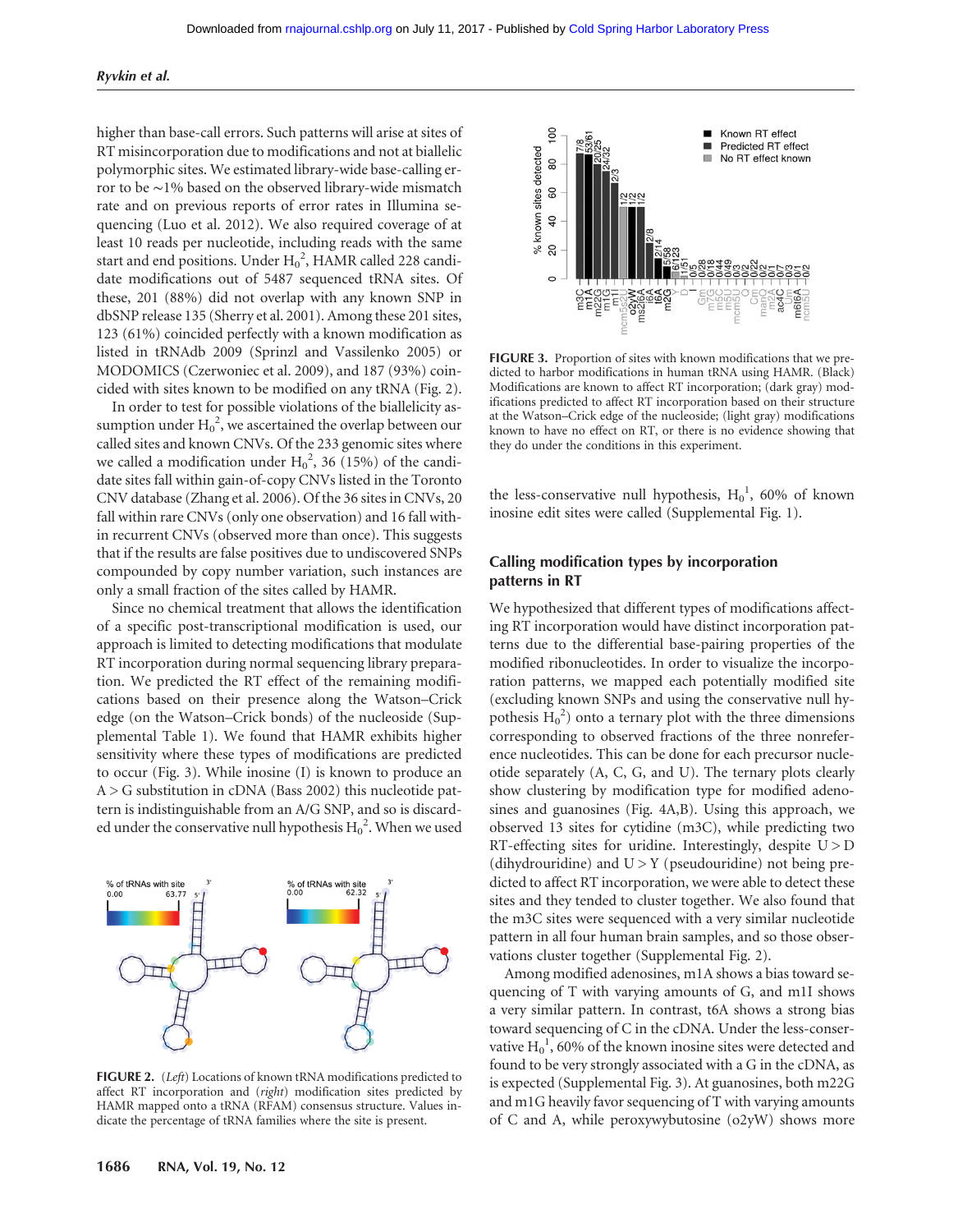High-throughput annotation of modified ribonucleotides



FIGURE 4. Frequencies of observed nonreference nucleotides at sites with known modifications of  $(A)$  adenosines and  $(B)$  guanosines in human tRNAs. Each point represents one observation in one sample. The axes are labeled by template-strand cDNA sequence and are the complement of the nucleotide that was incorporated by RT into the cDNA.  $(C,D)$  Results of this same analysis in S. cerevisiae.

variation. Observations for peroxywybutosine were insufficient for us to draw strong conclusions about its RT incorporation patterns.

We set out to design a classifier that could take these patterns as input and predict the most likely modification at a site using these ternary plots. Given that m1A, m1I, and ms2i6A and i6A and t6A cocluster, we decided to merge these two sets of modifications into the combined classes m1A| m1I|ms2i6A and i6A|t6A. Similarly, we merged m2G and m22G into a single class, m2G|m22G. These two may be especially difficult to resolve, because m2G is a chemical precursor of m22G. Using a 3-nearest-neighbor classifier and leave-one-out cross-validation (LOOCV) we were able to differentiate between the two groups of adenosine modifications with 98% accuracy. For the guanosine modification types m1G and m2G|m22G, we were able to achieve 78% accuracy. For the 18 observations of significant uridine sites, we were able to distinguish between D and Y modifications with 86% accuracy. As there was only one type of cytidine modification that was detected, m3C, a classifier was not necessary. It is informative, however, that without chemical treatment the only cytidine modification we detected was m3C.

#### Expanding the tRNA modification annotation

Given the incomplete nature of the annotation we used, we set out to see whether our classifier could expand the annotation by predicting modifications across all human tRNAs. We expected that the universally conserved modifications, e.g., m1A, would appear in all sequenced tRNAs, despite those sites sometimes being absent from known annotations. Most of the undetected modifications were m2G sites, and our low sensitivity for m2G is likely due to its mild effect on RT incorporation (Youvan and Hearst 1979).

In total, we predicted 78 modification sites that were absent from the annotation (Supplemental Table 2). In many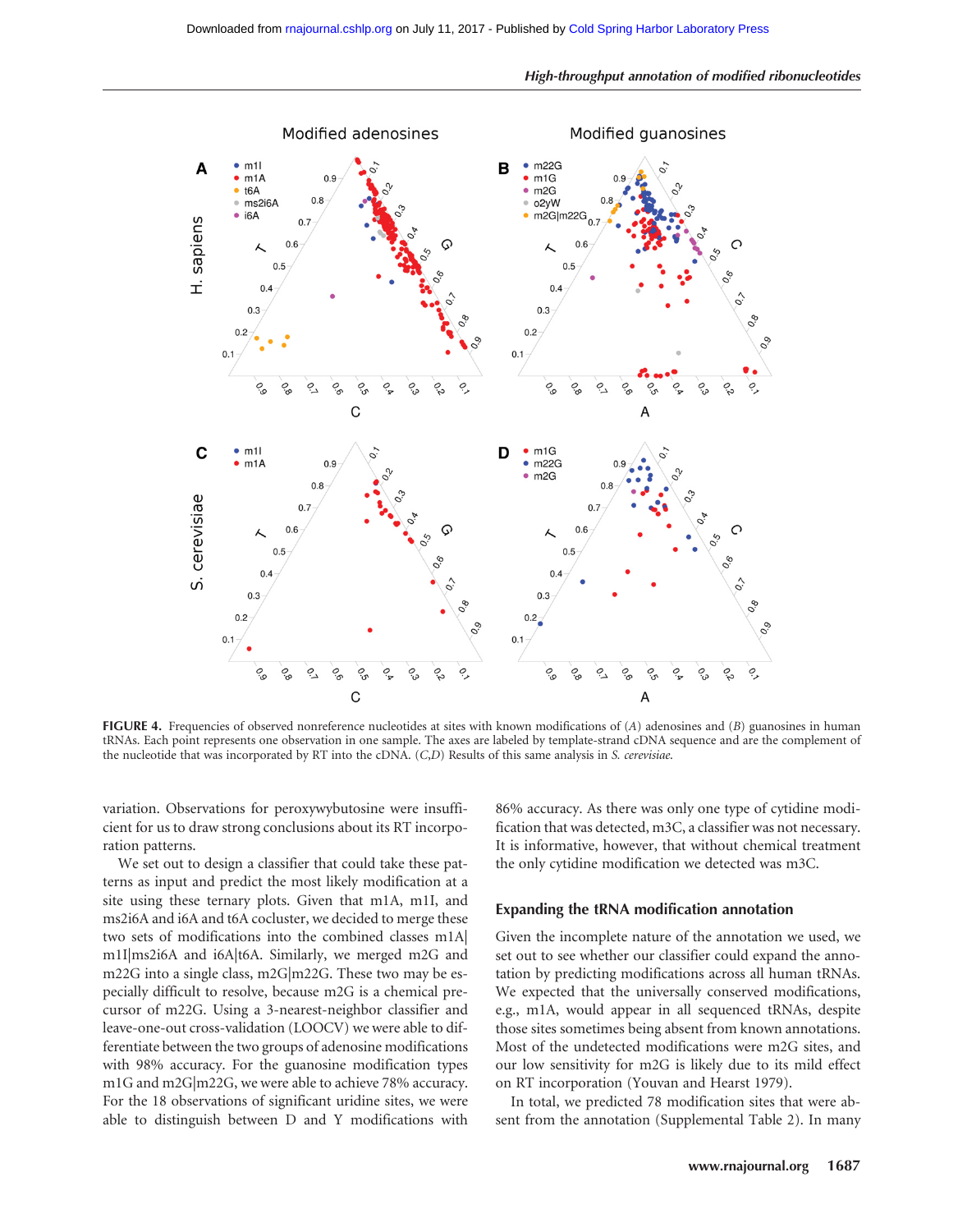#### Ryvkin et al.

cases the modifications were absent because the specific tRNA was not listed. First, we looked at isoacceptor tRNAs and matched 25 sites to m1A9, m1A58, m1G9, m22G26, m1G37, m3C32, and Y39. For the other 53 sites not previously uncovered, we then searched across all tRNAs; this led to an additional 39 matched sites that were known to be modified in at least one type of tRNA. The remaining 14 sites were considered completely novel.

#### Validation in S. cerevisiae small RNA data set

In order to validate HAMR and demonstrate its utility in other organisms, we tested the software using a previously published yeast small RNA data set (Drinnenberg et al. 2011). We remapped the reads to the latest Saccharomyces cerevisiae genome release (sacCer3, UCSC) and applied the same procedure as with the human data to collapse the yeast tRNA loci into families. Of the 3783 sequenced yeast tRNA sites with coverage greater than 10, 67 were called as potentially modified sites. Of these, 56 (84%) corresponded exactly to known modifications in tRNAdb or MODOMICS. Six more sites corresponded to positions that were not annotated as being modified on their particular tRNAs, but were known to be modified in an isoacceptor tRNA. The final five sites were known to be modified in other tRNAs. The sensitivity for RT-affecting modification was higher than those not predicted to affect RT incorporation (Supplemental Fig. 4). Similar to the human data, when we used the less-conservative null hypothesis  $H_0^1$ , we were able to detect 100% of the inosine sites as well as a t6A, an m3C, and an ac4C site (Supplemental Fig. 5).

The sequenced nucleotide patterns in yeast were similar to those in the human brain data. (Fig. 4C,D) The fact that the two data sets were generated using different library preparations, sequenced by different versions of Illumina sequencers attests to the robustness of the statistical model we have developed. In fact, the classifier trained on human tRNAs was able to achieve 90% accuracy for modified adenosines and 65% accuracy for modified guanosines in yeast tRNAs.

#### Validation in human whole-transcriptome data sets

In order to ascertain the reproducibility of the tRNA modifications that were not directly present in the databases, we generated additional RNA-seq data from whole-transcriptome (rRNA-depleted) libraries, which include entire tRNAs as opposed to only tRNA fragments. We compared both the "seminovel" and "novel" tRNA sites in the small RNA libraries with the whole-transcriptome libraries (Supplemental Table 3). Semi-novel here means the site is not annotated as modified on that particular tRNA, but is annotated on some other tRNA accepting a different amino acid. Of the 23 semi-novel sites that were called in, more than half of the smRNA libraries, 10 (43%) are also called in at least one whole-transcriptome library. Two had drastically lower coverage in the



FIGURE 5. HAMR identifies known and novel modification sites in human tRNAs. Random-primed RT-qPCR analysis of three human tRNAs (as specified) after RNA immunoprecipitation using either an antibody specific for 3mC or an IgG control (see Materials and Methods for additional details). qPCR loading was normalized to a nonmodified tRNA (Lys [UUU]). The tRNA models demonstrate the specific site of the HAMR identified 3mC modification sites (cytosine 3 for Met [CAU], as well as cytosine 32 for mtMet [CAU] and mtThr [UGU]). Gray and black labels denote tRNAs where the HAMR-identified 3mC site is novel or known, respectively. (mt) Mitochondrial tRNAs. Error bars,  $\pm$ SD. (\*\*) P-value < 0.01.

whole-transcriptome libraries. The remaining 13 (mostly ms2i6A38) sites could not be detected in the whole-transcriptome libraries, possibly due to a real difference in ms2i6A modification rates between tRNA fragments and whole tRNAs. Of the six novel sites detected in more than half of the smRNA libraries, four were detected in the whole-transcriptome libraries. The remaining two had drastically lower read coverage in the whole-transcriptome libraries.

#### Experimental validation

To experimentally validate some of the novel RNA modification sites identified by HAMR in human tRNAs, we performed immunoprecipitation on total RNA from HEK293T cells with an antibody that specifically recognizes the 3-methylcytosine (3mC) modification or an IgG control antibody (Fig. 5). We then measured the enrichment of three tRNAs, which were predicted to contain a 3mC modification by HAMR (see Materials and Methods for additional details), in the two immunoprecipitates. Of these three tRNAs, one was known to contain this modification (mtThr [UGU]), while the two others (Met [CAU] and mtMet [CAU]) were identified specifically by our novel methodology. We found that all three tRNAs (novel and known) were significantly (P-value < 0.01) enriched in the m3C-specific immunoprecipitates compared with the IgG control (Fig. 5), indicating that they all contained this specific covalent modification. In total, these results provide experimental support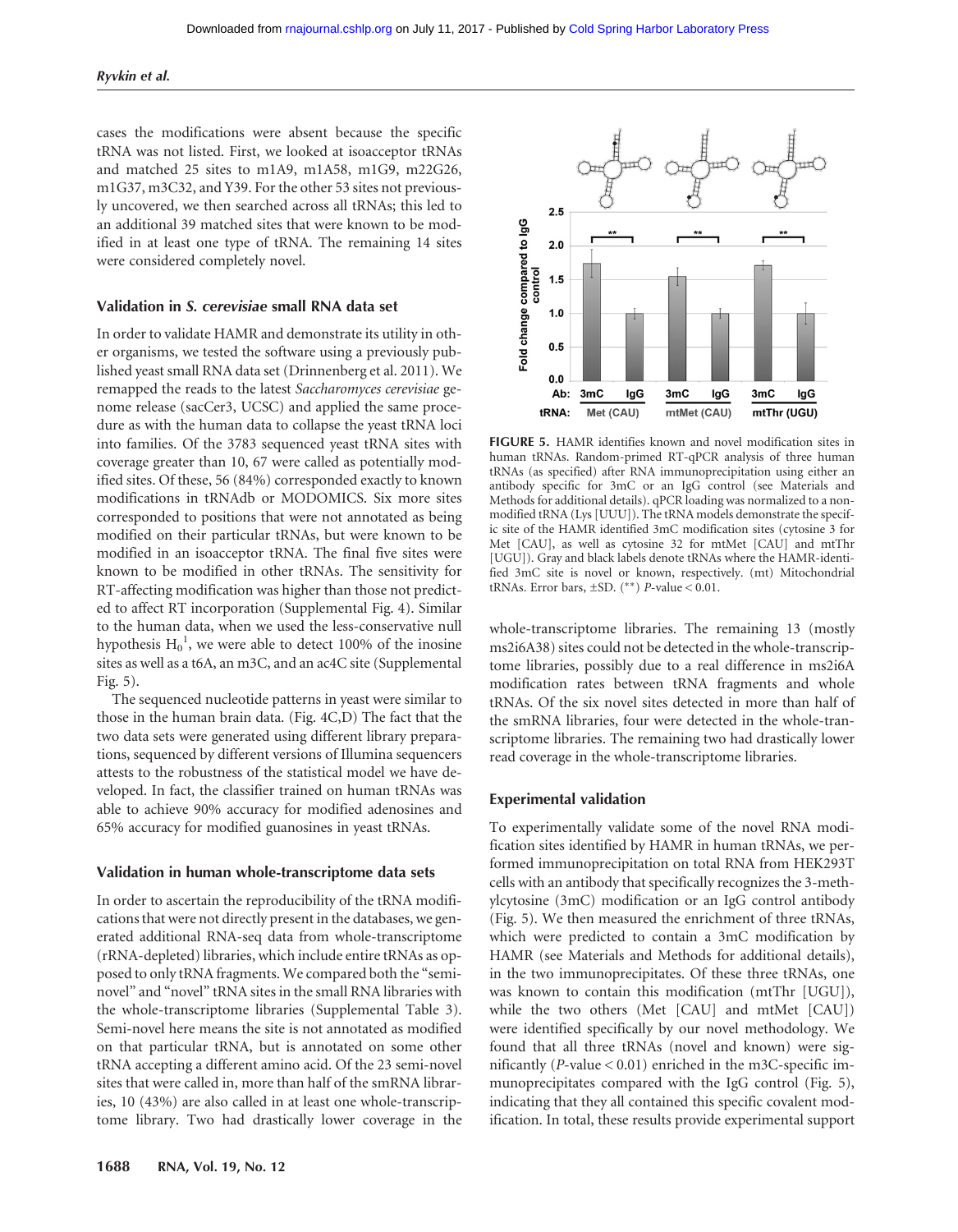TABLE 1. Potential sites of modification revealed by scanning the entire small RNA transcriptome

| RNA type              | No. sites      |
|-----------------------|----------------|
| <b>tRNA</b>           | 166            |
| miRNA                 | 36             |
| mt-tRNA               | 13             |
| Intergenic            | 11             |
| mRNA intron           | 5              |
| rRNA                  | 5              |
| Transposon            | $\overline{4}$ |
| ncRNA exon            | 3              |
| Antisense mRNA exon   | $\overline{2}$ |
| Antisense transposon  | $\overline{2}$ |
| snRNA                 | $\overline{2}$ |
| Antisense mRNA intron |                |
| Antisense ncRNA exon  |                |
| <b>scRNA</b>          |                |

for the validity of HAMR-identified RNA modifications in eukaryotic transcriptomes.

#### Detecting modifications in other RNAs

Scanning the entire human small RNA transcriptome and excluding tRNAs revealed 73 sites with mismatch patterns potentially corresponding to RNA modifications (Table 1). Nearly half (36) of these sites fell within known pre-micro-RNAs. Since the microRNA sites nearly always fell within 2 nt of the 3′ ends of mature microRNAs as annotated by mirBase (Kozomara and Griffiths-Jones 2010), they most likely correspond to untemplated nucleotide additions, a phenomenon that has previously been observed in small RNA-seq data sets (Chiang et al. 2010).

#### Software

Users may submit a link to a remote indexed BAM (read alignment) file to the online version of HAMR. HAMR detects candidate modification sites either transcriptome-wide or at selected loci specified by transcript ID or genomic coordinates. Users may also opt to filter out known dbSNP sites for human data and select various options affecting the stringency of the analysis, including P-value or FDR thresholds, minimum coverage, and which null hypothesis to use. The web version of HAMR is available at http://wanglab.pcbi. upenn.edu/hamr.

#### **DISCUSSION**

Here, we present HAMR, a high-throughput method to map RNA modifications within all classes of RNAs by identifying misincorporation of nucleotides by reverse transcriptase during production of cDNA products. While traditional methods use chemical treatment of the RNAs prior to RT, many

modifications are still detectable, even without treatment, due to their effect on RT incorporation. This is advantageous because it allows for retrospective assays of potential RNA modifications in existing RNA-seq data sets, and also because it allows for the detection of RNA modifications with only one sequencing run. However, it is worth noting that the use of different chemical treatments in addition to different types of RT enzymes should expand the range of modifications that are detectable by HAMR. Since many modifications also cause complete halts in RT, a future research direction is to develop a method that allows the utilization of fragment endpoint locations for modification mapping.

We have also found that the number of allowed mismatches in read alignment places a limit on the detection of nearby modifications. Improvement of methods, like the one presented here, will thus necessitate development of an alignment method that allows mismatches at arbitrary sites. This would be similar to the mapping methods used for bisulfite sequencing data (Xi and Li 2009), which are designed to map reads accurately in the face of cytosine deamination.

#### MATERIALS AND METHODS

#### Cell culture

HEK293T cells were maintained at 37°C with 5%  $CO<sub>2</sub>$  in DMEM (Life Technologies) supplemented with 10% FBS (Atlanta Biologicals) and 1X Pen/Strep (Life Technologies). Cells were grown to 80%–90% confluence and collected by washing and scraping in PBS.

#### smRNA sequencing

Frozen human brain tissue from four female patients without neurological pathology was obtained from the Center for Neurodegenerative Disease Research. Trizol extraction was performed to obtain total RNA. cDNA libraries for sequencing were generated following the Illumina small RNA library preparation procedure. The libraries were sequenced on an Illumina GAIIx machine to 50 bp and were submitted to the NCBI GEO database (GSE43335). The reads were 3′ adapter trimmed, requiring at least 6 bp of adapter sequence with, at most, a 6% mismatch rate. All untrimmed reads and trimmed reads shorter than 14 bp were discarded. The remaining reads were mapped to the human genome (hg19) (Fujita et al. 2011) using Bowtie (Langmead et al. 2009) under the "-v 2" mode with a maximum 6% mismatch rate and allowing up to 100 mappings per read. Any unmapped reads were realigned to the set of tRNA transcripts with -CCA tails appended, and these were merged into the final alignment. For the whole-transcriptome libraries, the same extractions were performed on brain samples from the same four patients, plus an additional male patient (GSE46523). Instead of initial size-fractionation, RNAs were depleted by one round of Ribominus (Invitrogen). Additionally, sequences mapping to known rRNA sequences were masked out of the data set, and both adapter-trimmed and untrimmed reads were used.

The alignments were also performed using a different alignment program, BWA (Li and Durbin 2009). The results obtained using BWA were nearly identical to those given by Bowtie's alignments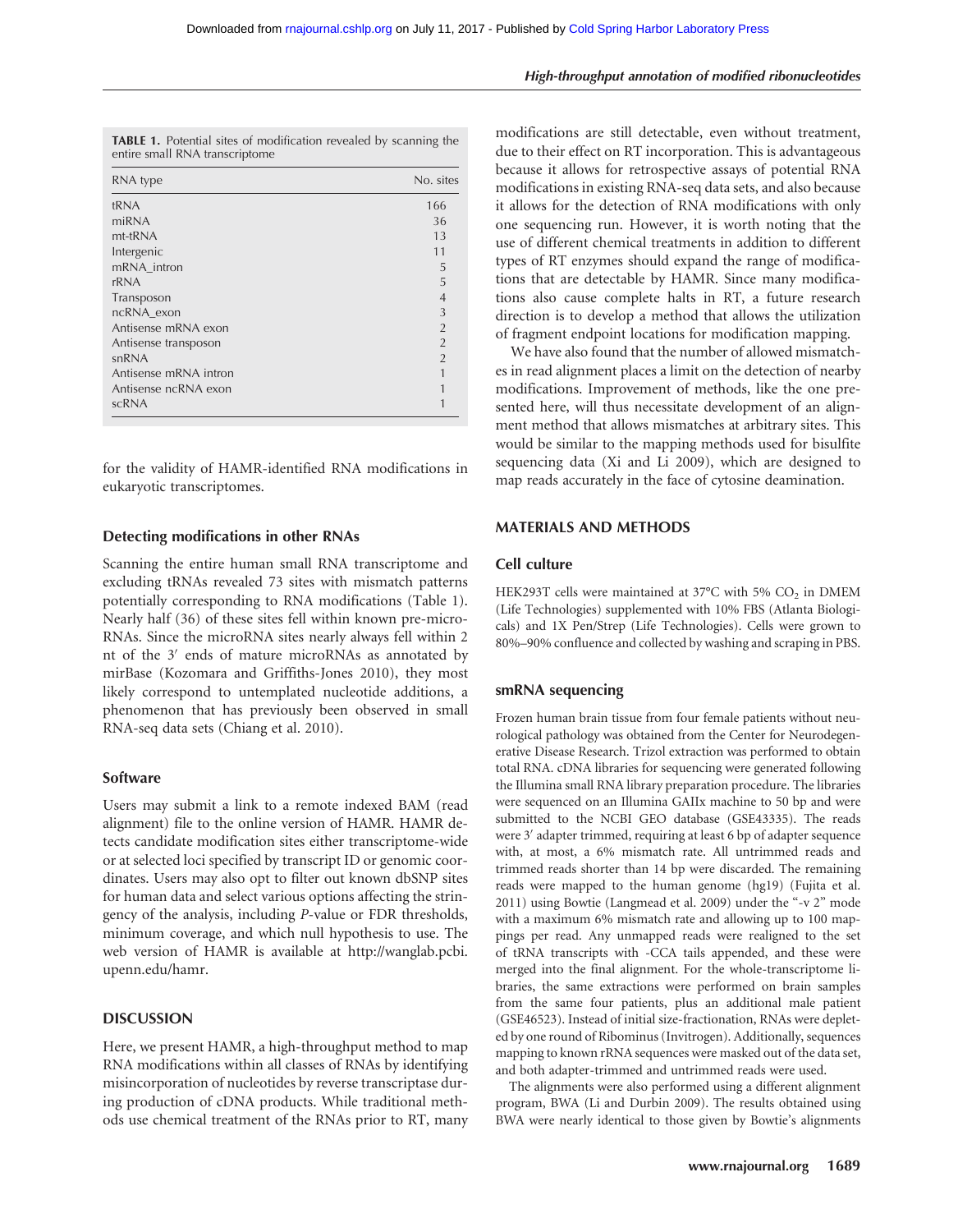(195 modified sites vs. Bowtie's 202). Reads aligning to repeat regions or annotated RNAs other than tRNAs were discarded. Nuclear tRNA annotations were taken from the "tRNAs" table in the UCSC genome browser (hg19). Annotations for mitochondrial tRNAs were generated by running tRNAscan-SE (v1.23) set to organelle mode on the mitochondrial genome ("chrM" in hg19). Multi-mapping reads were partially resolved by taking those alignments whose mismatches aligned to SNPs (dbSNP 135) as the true hits, prioritizing them over alignments whose mismatches had no apparent explanation. The yeast data, consisting of 20.8 million reads sequenced on an Illumina Genome Analyzer I, were obtained from the NCBI Sequencing Read Archive (GSM775340).

#### tRNA locus clustering

tRNA loci were taken from the tRNAscan annotation at UCSC and were required to have a tRNAscan score of 60.0. The loci were merged into families based on an empirical measure of sequence similarity computed from the number of reads mapping across them simultaneously, resulting in a clustering of tRNA loci that minimizes the number of cross-mapping reads. Each ordered pair of loci  $(i,j)$  is assigned a similarity value

$$
s(i, j) = \frac{N_{ij}}{\max_{k} N_{ik}}
$$

where  $N_{ij}$  is the number of reads mapping to both loci, and the denominator is taken over all loci k. Then, the symmetric similarity is

$$
S(i, j) = S(j, i) = \max\{s(i, j), s(j, i)\}\
$$

and the distance is set to be

$$
D(i, j) = 1 - S(i, j).
$$

Hierarchical clustering with  $k = 84$  clusters yielded the fewest crossmapping reads with the fewest rogue clusters (those whose tRNAs decode to more than one amino acid). The two rogue clusters were Gly(SMC)1 containing 1 tRNA<sup>Val</sup><sub>CAC</sub> and Cys(NVM)1 containing 6 tRNA $A_{AGC}^{Ala}$ , 1 tRNA $A_{CGC}^{Ala}$ , 3 tRNA $_{UGC}^{Ala}$ , 1 tRNA $_{AGA}^{Ser}$ , and 1  $\text{tRNA}^{\text{Val}}_{\text{AAC}}$ 

#### Detecting candidate RT misincorporation sites

The read alignment was converted to a pileup format, and bases with quality score below 30 were discarded. Candidate RT misincorporation sites were taken to be those covered by at least 10 reads and significantly enriched (FDR < 5%) for mismatches by the binomial test, assuming a base call error rate of 1%. We tested two null hypotheses. The first,  $H_0^1$ , consists of the hypothesis that the genotype is a homozygous reference. Therefore, the probability of seeing fewer than  $k$  out of  $n_{\text{tot}}$  reads matching the reference nucleotide at a given site is

 $Pr(k_{\text{ref}} < k | n_{\text{tot}} \text{ reads, site genotype is homozygous reference nucleotide})$ 

$$
= \sum_{i=1}^{k} \text{Binom}(i; n_{\text{tot}}, p_e)
$$

where  $p_e$  is the base-calling error rate. A more conservative null hypothesis,  $H_0^2$ , assumes only that the genotype is biallelic. It is a composite hypothesis consisting of subhypotheses for each of the 10 possible genotypes. HAMR tests each possible biallelic genotype and takes the maximal P-value among all of the tested genotypes.

The advantage of using  $H_0^2$  is that it will not falsely call significant any site that looks like a heterozygous or homozygous SNP. The main disadvantage is that it will cause HAMR to miss simple RNA edits as well as modifications that produce 1- or 2-nt patterns in the cDNA.  $H_0^2$  is more appropriate when one wishes to avoid false positives due to polymorphisms, but  $H_0^1$  can be used if corroborating DNA evidence or other means are available to rule out such false hits. During the scan of the entire small RNA transcriptome, the single nucleotides corresponding to the 5′ and 3′ ends of reads were discarded to reduce false positives resulting from elevated base-calling error and ligation errors on read-ends.

#### tRNA modification identification

RNA modification data was taken from the RNA modification database (Rozenski et al. 1999). Specific locations of tRNA modifications were taken from the eukaryotic entries in tRNAdb 2009 and from the curated S. cerevisiae data at MODOMICS (Czerwoniec et al. 2009). The tRNAdb data were given precedence over MODOMICS in all cases. Within the tRNAdb data, if multiple modifications were annotated for the same site, precedence was given to the organism closest in evolutionary distance from the target organism (either human or S. cerevisiae), using divergence time estimates as the means reported at timetree.org (Hedges et al. 2006). For each candidate modification site, an evidence level was assigned based on its overlap with the known modification data. The highest confidence overlap is one where a candidate modification occurs at a particular site in a particular tRNA for both the prediction and in the annotation. The next lowest confidence overlap is one where a known modification occurs at that site in any isoacceptor tRNA. Finally, the lowest level of evidence is the presence of a known modification in any eukaryotic tRNA at that site. Higher evidence data always takes priority over lower evidence data. If multiple possible modifications of the same evidence level are annotated at the same site, the modification data is marked as ambiguous. Modified sites were plotted on the RFAM consensus tRNA structures using SAVOR (Li et al. 2012). The classifier for identifying specific modifications by mismatch pattern is a 3-nearest-neighbor classifier in three dimensions, with the features being the sequenced proportions of the three nonreference nucleotides, after Laplace smoothing. For training data we only used the highest level of evidence (same site, same tRNA) and only modifications supported by at least three instances in the RNA-seq data were used.

#### **Software**

The HAMR program takes as input a sequence-read alignment in BAM format (consisting of uniquely mapped reads) and produces a table of genome coordinates and nucleotide frequencies at those coordinates. Given an assumed sequencing error-rate, it then performs a statistical analysis to select those sites whose mismatch rates are higher than expected by chance. The result is a set of sites that consist of both potential SNPs and candidate RNA modifications. These sites may optionally be classified as particular modifications based on the models built from no-chemical-treatment tRNA data.

The web interface allows specification of a remote indexed BAM file and BED file, with targeted intervals for querying. The user may specify parameters for the preprocessing steps, such as minimum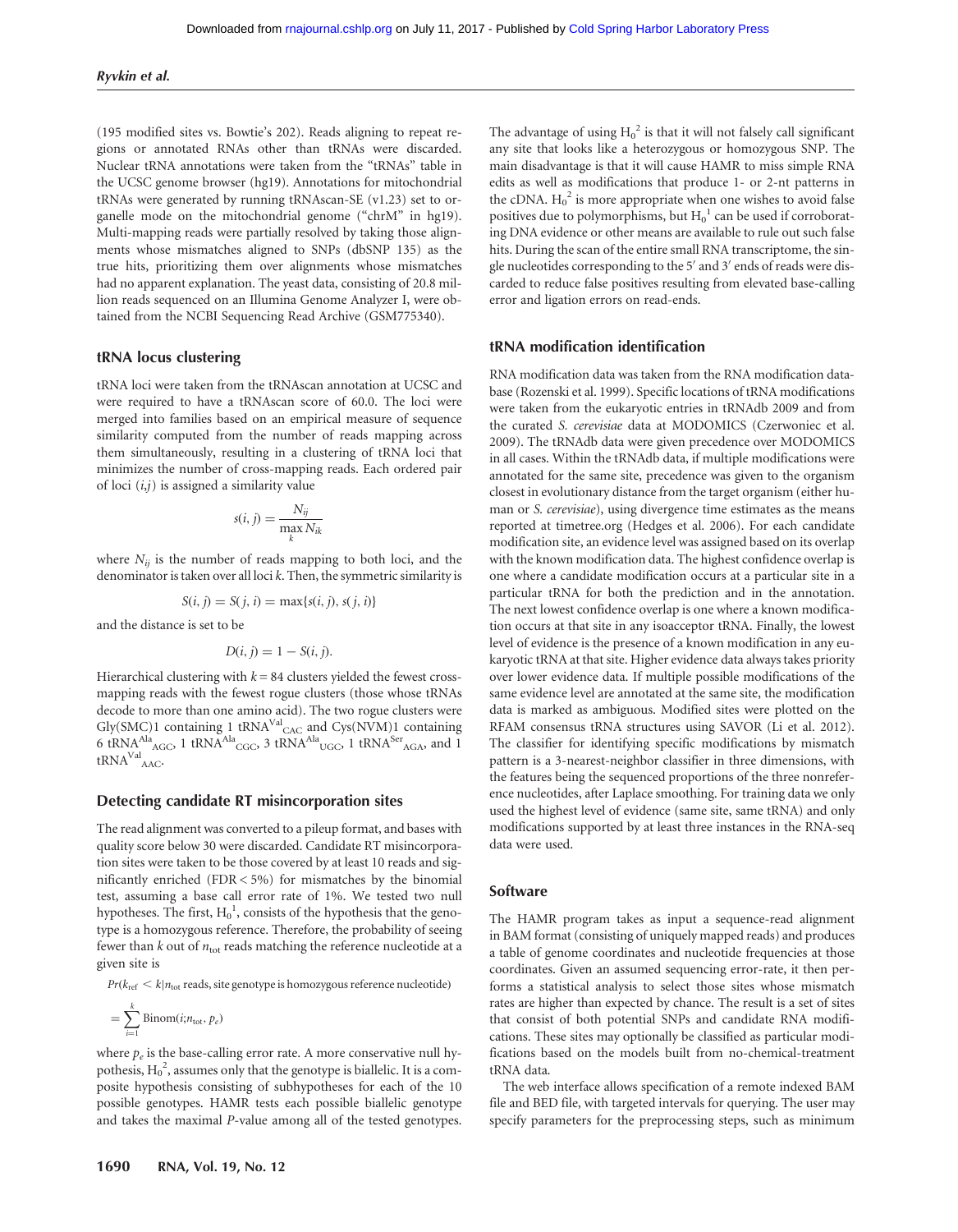base-call quality score, minimum coverage at a site, assumed sequencing error rate, and significance level. Additionally, the user may utilize the software to predict the modification type based on mismatch patterns in tRNA data.

#### 3-methylcytosine RNA immunoprecipitation

Total RNA extractions from HEK293T cells were performed according to the RNeasy Midi Kit (Qiagen), with the exception that buffer RWT (miRNeasy Mini Kit) was used in place of buffer RW1 to increase yields of small RNAs. 3mC RNA immunoprecipitation was performed using a protocol similar to that described for meRIPseq (Meyer et al. 2012). Briefly, 10 μg of purified Rabbit-anti-3 methylcytosine (Active Motif) or 10 μg of Rabbit-control-IgG (Santa Cruz Biotechnology) was conjugated to Protein A Dynabeads (Life Technologies) in 1 M IP buffer (1 M NaCl, 0.05% Triton-X 100 and 10 mM  $Na<sub>3</sub>PO<sub>4</sub>$ ). Antibody-bead conjugates were washed with 140 mM IP buffer (140 mM NaCl, 0.05% Triton-X 100, and 10 mM  $Na<sub>3</sub>PO<sub>4</sub>$ ). Fifty micrograms of total RNA was denatured and immunoprecipitated in 140 mM IP buffer at 4°C for 2 h. The supernatant was removed and bound RNAs were eluted in elution buffer (5 mM Tris-HCl at pH 7.5, 1 mM EDTA at pH 8.0, 0.05% SDS, and 4.2 μL of Proteinase K [20 mg/mL]) for 1.5 h at 50°C. RNA was purified from the eluates using standard phenol:chloroform extraction, followed by ethanol precipitation.

#### Real-time quantitative PCR

cDNA was generated in a standard reaction with SuperScript II (Life Technologies) and random hexamers. Real-time qPCR reactions were performed using SYBR Green PCR Master Mix (Life Technologies). The data were normalized to Lysine tRNA (UUU) levels, which does not contain a known or predicted 3mC site, and should be evenly distributed between samples. Primers used to amplify each target are as follows: Met (CAU): fwd: 5′ -GTAA GGTCAGCTAAATAAGCTATCG-3′ , rev: 5′ -CGGGAAGGGTAT AACCAACA-3′ ; mtMet (CAU): fwd: 5′ -GTAAGGTCAGCTAAA TAAGCTATCG-3′ , rev: 5′ -CGGGAAGGGTATAACCAACA-3′ ; mtThr (UGU): fwd: 5′ -ATACACCAGTCTTGTAAACCGGAGA-3′ , rev: 5′ -TCCTTGGAAAAAGGTTTTCGT-3′ ; and Lys (UUU) (negative control): fwd: 5′ -CCGGATAGCTCAGTCGGTAG-3′ , rev: 5′ -GACTTGAACCCTGGACCCTC-3′ .

#### DATA DEPOSITION

All smRNA- and RNA-seq data from our analyses were deposited in GEO under the accessions GSE43335 and GSE46523, respectively.

#### SUPPLEMENTAL MATERIAL

Supplemental material is available for this article.

#### ACKNOWLEDGMENTS

This work is supported by the National Institute of General Medical Sciences (R01-GM099962 to L.S.W., B.D.G., and P.R.; and T32- GM00821626 to I.M.S.), National Human Genome Research Institute (NHGRI) (T32-HG000046 to P.R.), National Institute on Aging (U24-AG041689 and U01-AG032984 to L.S.W.), Penn

Alzheimer's Disease Center (P30-AG10124 to B.D.G. and L.S.W.), the SmithKline Beecham Center of Excellence in Geriatric Medicine through the Penn Institute on Aging (to M.C.), and National Science Foundation (MCB-1053846 and MCB-1243947 to B.D.G.). Brain samples were obtained from the Center for Neurodegenerative Disease Research. RNA-seq experiments were carried out with support from P30-AG010124 and help from Vivianna M. Van Deerlin, Virginia Lee, John Q. Trojanowski, Alice Chen-Plotkin, Gerard D. Schellenberg, and Steven E. Arnold, and their lab members. We thank Andrew Hong for helping us to experimentally validate the novel tRNA modification sites. We thank Mingyao Li, Zissimos Mourelatos, and the members of the Wang and Gregory labs for their comments on the manuscript.

Author contributions: L.S.W. and B.D.G. designed the experiment. P.R., Y.Y.L., I.M.S., and I.D. performed the RNA-seq and validation experiments with input from B.D.G. P.R. and L.S.W. developed the statistical model. P.R. compiled all annotation data and carried out the computational analysis with input from B.D.G. and L.S.W. P.R., I.M.S., B.D.G., and L.S.W. wrote the manuscript. P.R., M.C., and O. V. developed the software and web interface. All authors read and approved the manuscript.

Received October 10, 2012; accepted August 23, 2013.

#### **REFERENCES**

- Bass BL. 2002. RNA editing by adenosine deaminases that act on RNA. Annu Rev Biochem 71: 817–846.
- Burroughs AM, Ando Y, de Hoon MJL, Tomaru Y, Nishibu T, Ukekawa R, Funakoshi T, Kurokawa T, Suzuki H, Hayashizaki Y, et al. 2010. A comprehensive survey of 3′ animal miRNA modification events and a possible role for 3′ adenylation in modulating miRNA targeting effectiveness. Genome Res 20: 1398–1410.
- Burroughs AM, Ando Y, de Hoon ML, Tomaru Y, Suzuki H, Hayashizaki Y, Daub CO. 2011. Deep-sequencing of human Argonaute-associated small RNAs provides insight into miRNA sorting and reveals Argonaute association with RNA fragments of diverse origin. RNA Biol 8: 158–177.
- Burtis CA. 1970. The determination of the base composition of RNA by high-pressure cation-exchange chromatography. J Chromatogr 51: 183–194.
- Chiang HR, Schoenfeld LW, Ruby JG, Auyeung VC, Spies N, Baek D, Johnston WK, Russ C, Luo S, Babiarz JE, et al. 2010. Mammalian microRNAs: Experimental evaluation of novel and previously annotated genes. Genes Dev 24: 992–1009.
- Crain PF. 1990. Preparation and enzymatic hydrolysis of DNA and RNA for mass spectrometry. Meth Enzymol 193: 782–790.
- Czerwoniec A, Dunin-Horkawicz S, Purta E, Kaminska KH, Kasprzak JM, Bujnicki JM, Grosjean H, Rother K. 2009. MODOMICS: A database of RNA modification pathways. 2008 update. Nucleic Acids Res 37: D118–D121.
- Dominissini D, Moshitch-Moshkovitz S, Schwartz S, Salmon-Divon M, Ungar L, Osenberg S, Cesarkas K, Jacob-Hirsch J, Amariglio N, Kupiec M, et al. 2012. Topology of the human and mouse m<sup>6</sup>A RNA methylomes revealed by m<sup>6</sup>A-seq. Nature 485: 201–206.
- Drinnenberg IA, Fink GR, Bartel DP. 2011. Compatibility with killer explains the rise of RNAi-deficient fungi. Science 333: 1592.
- Frayling TM, Timpson NJ, Weedon MN, Zeggini E, Freathy RM, Lindgren CM, Perry JRB, Elliott KS, Lango H, Rayner NW, et al. 2007. A common variant in the FTO gene is associated with body mass index and predisposes to childhood and adult obesity. Science 316: 889–894.
- Fujita PA, Rhead B, Zweig AS, Hinrichs AS, Karolchik D, Cline MS, Goldman M, Barber GP, Clawson H, Coelho A, et al. 2011. The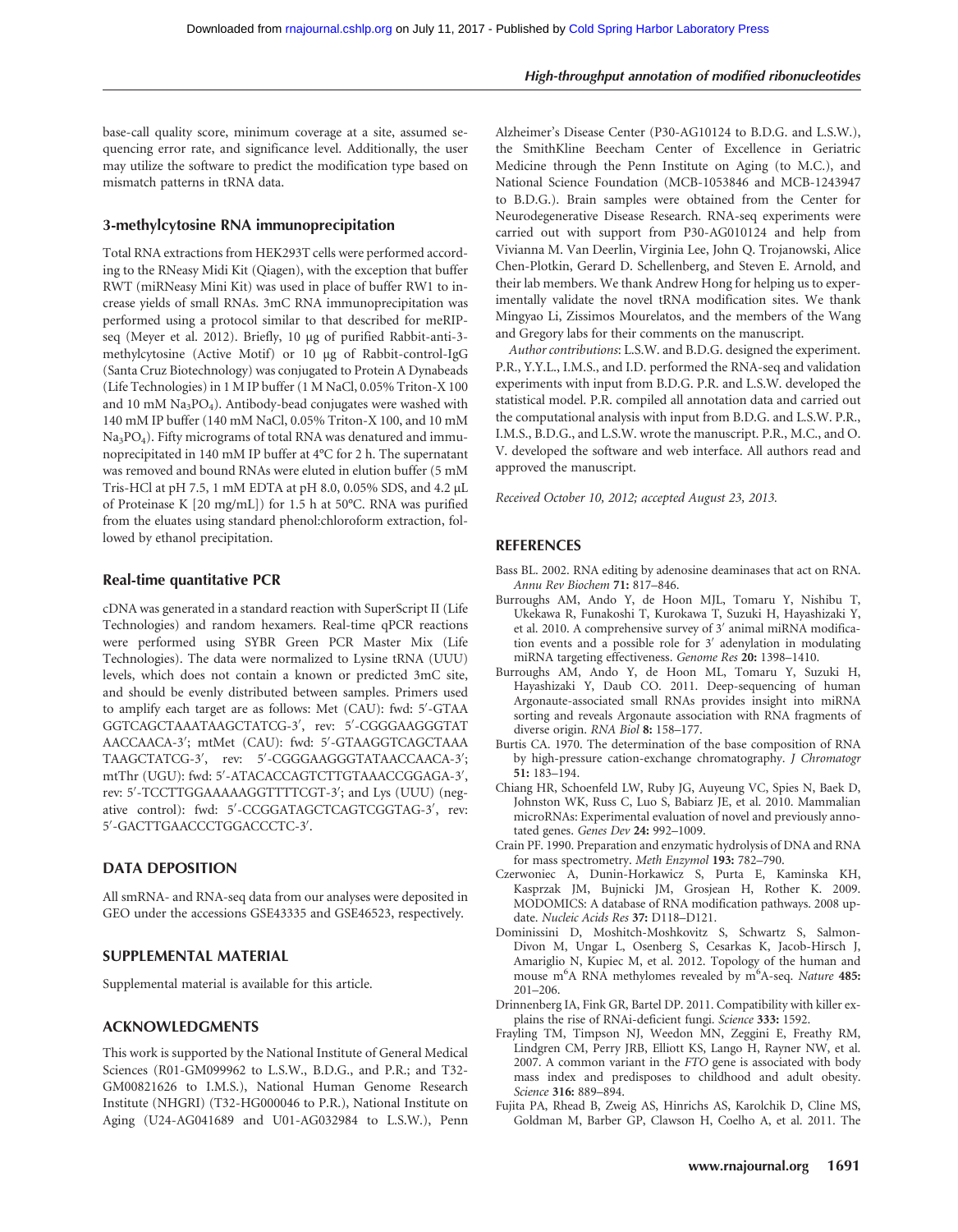UCSC Genome Browser database: Update 2011. Nucleic Acids Res 39: D876–D882.

- Gerken T, Girard CA, Tung Y-CL, Webby CJ, Saudek V, Hewitson KS, Yeo GSH, McDonough MA, Cunliffe S, McNeill LA, et al. 2007. The obesity-associated FTO gene encodes a 2-oxoglutarate–dependent nucleic acid demethylase. Science 318: 1469–1472.
- Grosjean H, Droogmans L, Roovers M, Keith G. 2007. Detection of enzymatic activity of transfer RNA modification enzymes using radiolabeled tRNA substrates. Meth Enzymol 425: 55–101.
- Gupta RC, Randerath K. 1977. Use of specific endonuclease cleavage in RNA sequencing. Nucleic Acids Res 4: 1957–1978.
- Hedges SB, Dudley J, Kumar S. 2006. TimeTree: A public knowledgebase of divergence times among organisms. Bioinformatics 22: 2971–2972.
- Helm M, Florentz C, Chomyn A, Attardi G. 1999. Search for differences in post-transcriptional modification patterns of mitochondrial DNA-encoded wild-type and mutant human tRNA<sup>Lys</sup> and tRNALeu(UUR). Nucleic Acids Res 27: 756–763.
- Hiley SL, Jackman J, Babak T, Trochesset M, Morris QD, Phizicky E, Hughes TR. 2005. Detection and discovery of RNA modifications using microarrays. Nucleic Acids Res 33: e2.
- Jia G, Fu Y, Zhao X, Dai Q, Zheng G, Yang Y, Yi C, Lindahl T, Pan T, Yang Y-G, et al. 2011. N6-methyladenosine in nuclear RNA is a major substrate of the obesity-associated FTO. Nat Chem Biol 7: 885–887.
- Kozomara A, Griffiths-Jones S. 2010. miRBase: Integrating microRNA annotation and deep-sequencing data. Nucleic Acids Res 39: D152–D157.
- Langmead B, Trapnell C, Pop M, Salzberg SL. 2009. Ultrafast and memory-efficient alignment of short DNA sequences to the human genome. Genome Biol 10: R25.
- Li H, Durbin R. 2009. Fast and accurate short read alignment with Burrows–Wheeler transform. Bioinformatics 25: 1754–1760.
- Li F, Ryvkin P, Childress DM, Valladares O, Gregory BD, Wang L-S. 2012. SAVoR: A server for sequencing annotation and visualization of RNA structures. Nucleic Acids Res 40: W59–W64.
- Lowe TM, Eddy SR. 1997. tRNAscan-SE: A program for improved detection of transfer RNA genes in genomic sequence. Nucleic Acids Res 25: 955–964.
- Luo C, Tsementzi D, Kyrpides N, Read T, Konstantinidis KT. 2012. Direct comparisons of illumina vs. Roche 454 sequencing technologies on the same microbial community DNA sample. PLoS One 7: e30087.
- Meyer KD, Saletore Y, Zumbo P, Elemento O, Mason CE, Jaffrey SR. 2012. Comprehensive analysis of mRNA methylation reveals enrichment in  $3'$  UTRs and near stop codons. Cell 149: 1635– 1646.
- Rozenski J, Crain PF, McCloskey JA. 1999. The RNA Modification Database: 1999 update. Nucleic Acids Res 27: 196–197.
- Saletore Y, Meyer K, Korlach J, Vilfan ID, Jaffrey S, Mason CE. 2012. The birth of the Epitranscriptome: Deciphering the function of RNA modifications. Genome Biol 13: 1-12.
- Sherry ST, Ward MH, Kholodov M, Baker J, Phan L, Smigielski EM, Sirotkin K. 2001. dbSNP: The NCBI database of genetic variation. Nucleic Acids Res 29: 308–311.
- Sprinzl M, Vassilenko KS. 2005. Compilation of tRNA sequences and sequences of tRNA genes. Nucleic Acids Res 33: D139–D140.
- Woodson SA, Muller JG, Burrows CJ, Rokita SE. 1993. A primer extension assay for modification of guanine by Ni(II) complexes. Nucleic Acids Res 21: 5524–5525.
- Wyman SK, Knouf EC, Parkin RK, Fritz BR, Lin DW, Dennis LM, Krouse MA, Webster PJ, Tewari M. 2011. Post-transcriptional generation of miRNA variants by multiple nucleotidyl transferases contributes to miRNA transcriptome complexity. Genome Res 21: 1450–1461.
- Xi Y, Li W. 2009. BSMAP: Whole genome bisulfite sequence MAPping program. BMC Bioinformatics 10: 232.
- Youvan DC, Hearst JE. 1979. Reverse transcriptase pauses at  $N^2$ -methylguanine during in vitro transcription of Escherichia coli 16S ribosomal RNA. Proc Natl Acad Sci 76: 3751-3754.
- Yu YT, Shu MD, Steitz JA. 1997. A new method for detecting sites of 2′ -O-methylation in RNA molecules. RNA 3: 324–331.
- Zhang J, Feuk L, Duggan G, Khaja R, Scherer S. 2006. Development of bioinformatics resources for display and analysis of copy number and other structural variants in the human genome. Cytogenet Genome Res 115: 205–214.